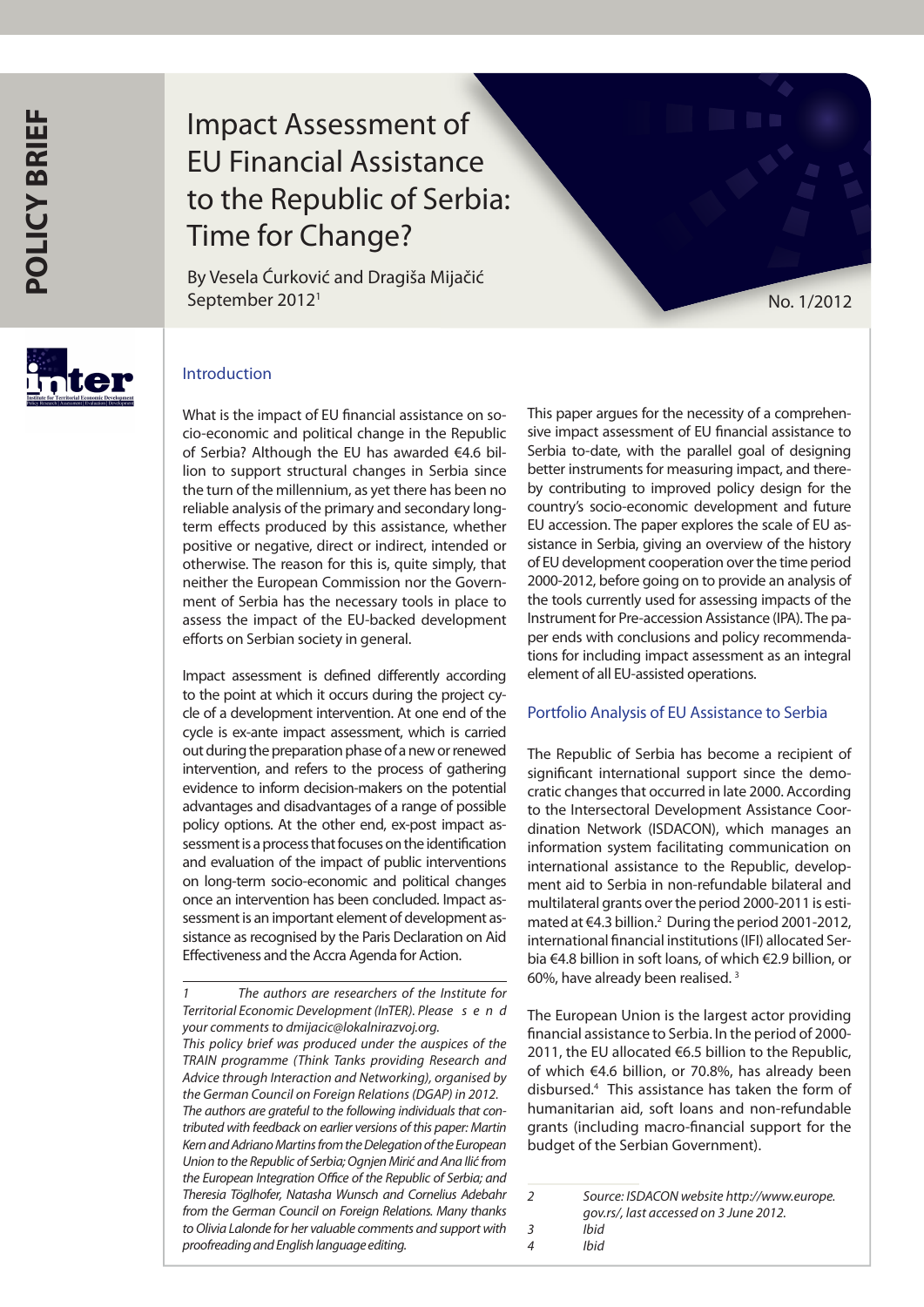Until 2004, humanitarian assistance was provided through the European Community Humanitarian Aid Office (ECHO), amounting to €105.2 million in total. Soft loans were provided by EU-led financial institutions such as the European Investment Bank (EIB) and the European Bank for Reconstruction and Development (EBRD). Over the period 2000- 2011, the EIB allocated €2 billion of soft loans to Serbia, of which €1.3 billion (or 63.8%) has been realised so far. In the same period, the EBRD allocated €1.1 billion of soft loans, of which only €616 million (or 52.6%) have been distributed to date. In summary, EU-led financial institutions allocated €3.2 billion in soft loans to Serbia, comprising about 70% of the total soft loans provided by IFIs to the Republic.<sup>5</sup>

The European Union also provides non-refundable grants through programmes such as CARDS (Community Assistance for Reconstruction, Development and Stabilisation; 2000-2006) and IPA (2007-2013). During the period 2000- 2011, the European Union allocated €3.2 billion of nonrefundable grants to Serbia, of which €2.6 billion (81.1%) have already been disbursed.<sup>6</sup>

EU assistance to Serbia started with the "Schools for Democracy" Programme and subsequently the "Energy for Democracy" Programme, both launched in early 2000 by the Commission under the OBNOVA 2000 Programme. However, the inflow of development assistance only became significant following the change of government in October 2000, and especially after the Zagreb Summit of 24 November 2000, when the Federal Republic of Yugoslavia<sup>7</sup> was given the opportunity to join the CARDS Programme.<sup>8</sup>

CARDS was established under Council Regulation No 2666/2000, with the objective of supporting the countries of the Western Balkans to participate in the Stabilisation and Association Process (SAP).<sup>9</sup> It was in operation from 2000 to 2006, and primarily managed by the then European Agency for Reconstruction. Between 2000 and 2006, the EAR disbursed a total of €1.15 billion as part of the CARDS portfolio in Serbia. 10 Serbia further benefited from the regional CARDS Programme, which supported actions of common interest across the Western Balkans.

In 2007, CARDS was replaced by IPA, established by Coun-

*6 Source: ISDACON website http://www.europe.gov.rs/, last accessed on 3 June 2012.*

*7 At that time, together with Montenegro, Serbia was a part of the Federal Republic of Yugoslavia.*

*8 Community Assistance for Reconstruction, Development and Stabilisation (CARDS). More information on CARDS is available at: http://ec.europa.eu/enlargement/how-does-it-work/ financial-assistance/cards/index\_en.htm, last access on 3 June 2012*

*9 The Stabilization and Association Process is the main policy framework, in which the Western Balkan countries progress towards achieving candidate status and eventual EU membership. 10 Retrospective evaluation of CARDS programmes in Serbia - Final Evaluation Report, p.1.*

cil Regulation No 1085/2006 for the period 2007-2013, and under the auspices – from 2008 – of the Delegation of the European Union in Belgrade. The aim of IPA is to enhance the efficiency and coherence of aid by means of a single framework in order to strengthen institutional capacity, cross-border cooperation, economic and social development and rural development. Pre-accession assistance supports the stabilisation and association process of candidate countries and potential candidate countries while respecting their specific features and the processes in which they are engaged. The overall IPA budget for 2007-2013 is €11.5 billion, of which the total allocation for the Republic of Serbia is €1.4 billion, with annual awards progressively increasing from €189.7 million in 2007 to €214.7 million in 2013.

In addition to its national IPA Programme, Serbia receives support via the IPA multi-beneficiary programme 2007- 2013, which provides financial aid for projects that foster collaboration between member countries and the countries of the Western Balkans.

Furthermore, there is a range of other EU programmes active in the Republic of Serbia, including but not restricted to, the European Instrument for Democracy and Human Rights (EIDHR), the LIFE Programme, the Sixth and the Seventh Framework Programmes for Research and Technological Development, the Competitiveness and Innovation Framework Programme (CIP), the PROGRESS Programme and Erasmus Mundus.

## Measuring the Impact of EU Assistance to Serbia

Despite the vast sums of money invested by the Commission in assisting the countries of the Western Balkans to accede to the European Union, there are, surprisingly, no mechanisms in place to measure the impact of this assistance on beneficiaries' progress towards accession or on the resulting socio-economic changes in the countries concerned. Instead, the focus in assessing the performance of EU IPA-funded projects is on process-monitoring exercises, both internal and external,<sup>11</sup> which measure the relevance, efficiency and effectiveness of EU-funded interventions and gather information on the use of resources, the way the activities are conducted, and their progress. At the time of writing, there are no monitoring instruments in place that focus on evaluating the impact and sustainability of the implemented measures in a significant way.

Aside from process-monitoring systems such as Results-Oriented Monitoring (ROM), the Commission does not require evaluations of individual projects or programme interventions that are funded within the scheme of preaccession assistance. Nonetheless, in the past the Commission has organised a number of ad-hoc programme evaluations, such as the retrospective evaluation of CARDS programmes in the Republic of Serbia (2009), the Interim/ Strategic Evaluation of the EU IPA Pre-Accession Assistance to Serbia (2010), and a handful of single-project evalua-

*11 The main external monitoring instrument is so called Results-Oriented Monitoring (ROM).*

*<sup>5</sup> In addition to EIB and EBRD, the World Bank is also a significant provider of soft loans, with a total allocation of €1.351 billion to the Republic of Serbia, of which €929.90 million has already been released. Source: ISDACON website http://www.europe.gov. rs/, last accessed on 3 June 2012.*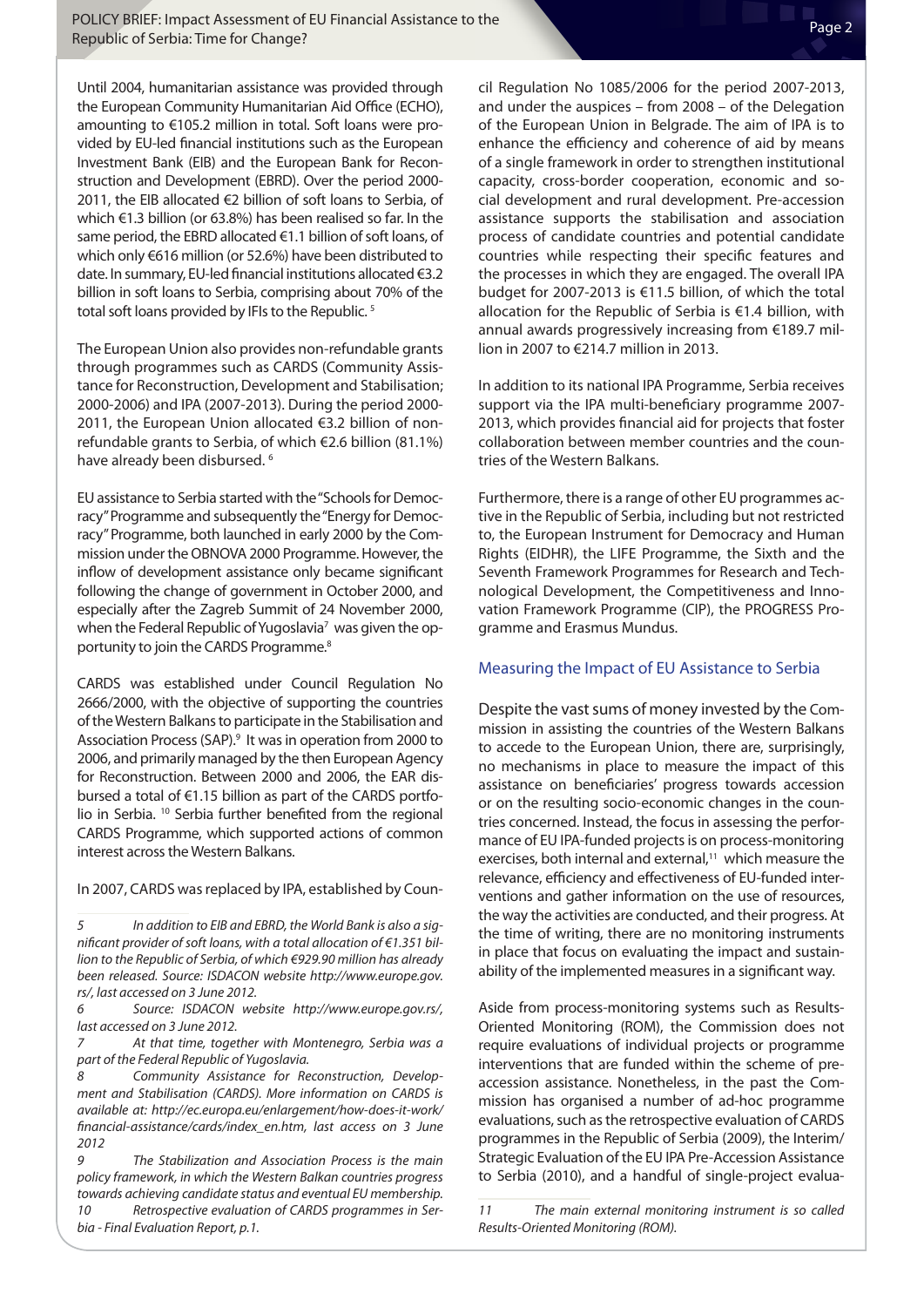tions. 12 The Commission even conducted an ex-post evaluation of macro-financial assistance to Serbia and Montenegro in 2008. However, it is arguable that none of these evaluations has made a significant contribution to the proper analysis and measurement of direct or indirect, intended or unintended impact of EU assistance in Serbia.

There are, however, indications that the European Commission is conscious of the need to measure impacts in pre-accession countries. In 2010, for instance, the Delegation of the European Union in Montenegro reviewed impact indicators from all projects in the IPA Component I pipeline and created permanent mechanisms for the efficient and effective impact evaluation of all IPA Programmes in that country. Moreover, in the same year in Serbia, the need for ex-post monitoring of IPA interventions was listed as a recommendation in the Interim/Strategic Evaluation of EU IPA Pre-Accession Assistance.

Regardless of the objective merits of doing so, there are a number of issues that pose challenges to any attempt at assessing EU assistance in this way. Key among these is the difficulty of designing appropriate methodologies to encompass a combination of actions undertaken by different development actors in any given environment.<sup>13</sup> This is compounded by a lack of reliable statistics and inadequate technical capacity at the domestic level.

Further difficulties in identifying and measuring impact are caused by the inadequate design of objectively-verifiable indicators at the level of the Multi-annual Indicative Planning Document (MIPD) and the Needs Assistance Document (NAD) sectors and project fiches.<sup>14</sup> By assessing the quality of impact and outcome indicators of project fiches from the period 2007-2011, it can be concluded that a significant number of them were not adequately formulated nor measurable within the scope of the current statistical system of the Republic of Serbia. Moreover, a number of project fiches have no impact indicators at all. In addition, many of such indicators tend not

*12 Although single-project evaluations were conducted for many interventions including MIR, PRO, EU PROGRES and Support to the Implementation of Anti-discrimination Legislation and Mediation in Serbia, in the majority of cases, these were initiated by internal rules of their implementing agencies, such as UNDP, UNOPS, etc. It is also important to mention that these projects were multi-donor interventions between the European Commission and bilateral donors such as Swiss Development Cooperation, Sida, the Norwegian Government, and others.*

*13 In order to overcome this problem, impact assessment should be organised as a joint multi-stakeholder initiative which reinforces collaboration and partnership among the development actors and provides information about the complementarities and coherences of the action.*

*14 While MIPD has identified seven priorities, NAD includes an additional sector: Civil Society, Media & Culture (which is considered by MIPD under the section "Others"). Only three sectors match well: Public Administration Reform, Transport, and Agriculture & Rural Development. The remaining four sectors characterise the fact that they are defined more broadly within MIPD then within NAD. Whereas MIPD covers the sectors of Justice & Home Affairs, Social Development, Private Sector Development and Environment, Climate Change & Energy, NAD focuses on Rule of Law, Human Resource Development, Competitiveness and Environment & Energy.*

to be linked to the priorities of EU accession.<sup>15</sup>

The poor design of indicators suggests that there is limited human and institutional capacity to perform programming based on impact-oriented interventions in the Western Balkans. Recognising this as a problem, the European Integration Office of the Republic of Serbia (SEIO) has started preparing a set of indicators for use in each of the priority sectors in order to promote better impact measurement in future interventions. To that end, a first set of impact indicators has already been designed for each sector specified in the NAD.

Such progress notwithstanding, there remains a need for further work in the development of these indicators, including their testing, the creation of baseline data and monitoring mechanisms. Moreover, it is imperative to align the system of data-gathering already operated by the Republic of Serbia's Statistical Office with the SEIO's evolving requirements on indicators.

The SEIO has already established a Monitoring & Evaluation Unit, with responsibility for following-up development assistance in the Republic of Serbia, including EU IPA assistance. However, the capacity of this Unit is still insufficient, especially in relation to the particular complexities of monitoring and assessing the impact of donor assistance on socio-economic changes in the Republic.

#### **Conclusions**

The EU is currently the largest donor to the Republic of Serbia, with €4.6 billion disbursed through humanitarian assistance, soft loans and non-refundable funds in the period 2000-2011. However, there is a question mark over the impact of this assistance on socio-economic development in the country. Although Serbia today is very different from the country it was at the beginning of the second millennium and EU assistance has undoubtedly contributed to the positive changes that have occurred during the transition process, there is currently no institution within the EU or Serbia itself that can provide clear information on the extent to which these changes can be attributed to EU support.

The Commission focuses its attention on the programming and implementation processes and on measuring the relevance, efficiency and effectiveness of its interventions. As a measure of development, impact can only be fully assessed at the end of a project or programme cycle. However, the Commission does not have a permanent system in place to evaluate development interventions in an ex-post manner. The few ad-hoc evaluations that have been conducted do not primarily focus on assessing impact and their findings are consequently rather anecdotal and based on assumptions of possible impact rather than firm analysis using reliable data.

There is a clear need to conduct a comprehensive impact

*<sup>15</sup> The Interim/Strategic Evaluation of EU IPA Pre-Accession Assistance to Serbia conducted in 2010 comes to a similar conclusion (see p.58).*